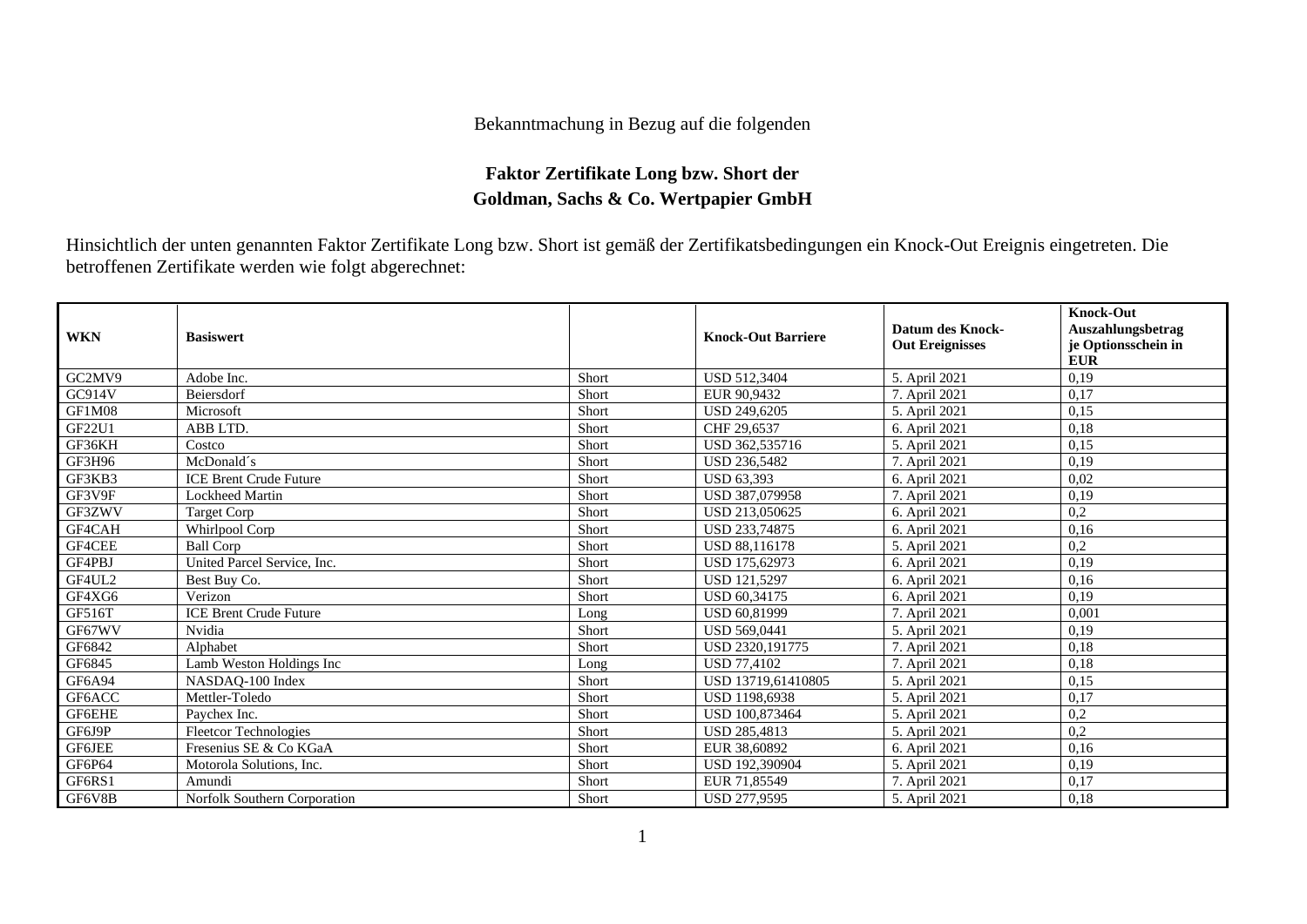|               |                                     |       |                           | <b>Datum des Knock-</b> | <b>Knock-Out</b><br>Auszahlungsbetrag |
|---------------|-------------------------------------|-------|---------------------------|-------------------------|---------------------------------------|
| <b>WKN</b>    | <b>Basiswert</b>                    |       | <b>Knock-Out Barriere</b> | <b>Out Ereignisses</b>  | je Optionsschein in<br><b>EUR</b>     |
| GF6VBJ        | Carl-Zeiss Meditec AG               | Short | EUR 134,94125             | 7. April 2021           | 0,17                                  |
| GF72JC        | VF Corporation                      | Short | USD 82,701396             | 6. April 2021           | 0,16                                  |
| GF72JD        | VF Corporation                      | Short | USD 85,470752             | 7. April 2021           | 0,19                                  |
| GF72PY        | Ametek                              | Short | <b>USD 131,2332</b>       | 5. April 2021           | 0,17                                  |
| <b>GF72R6</b> | FMC Corporation                     | Short | <b>USD 114,1584</b>       | 6. April 2021           | 0,17                                  |
| GF72T4        | Monster Beverage Corp               | Short | USD 93,1872               | 5. April 2021           | 0,18                                  |
| GF74SF        | STOXX(r) Europe 600 Insurance Index | Short | EUR 322,8708              | 7. April 2021           | $\overline{0,2}$                      |
| GF74TG        | STOXX(r) Europe 600 Chemicals       | Short | EUR 1224,24225            | 6. April 2021           | 0,18                                  |
| GF74ZS        | Software                            | Short | EUR 37,07682              | 6. April 2021           | 0,18                                  |
| GF7529        | Assurant Inc                        | Short | USD 146,46876             | 7. April 2021           | 0,18                                  |
| GF77HB        | Adobe Inc.                          | Short | USD 493,683476            | 5. April 2021           | 0,17                                  |
| GF77RT        | <b>Amphenol Corporation</b>         | Short | <b>USD 68,391</b>         | 5. April 2021           | 0,18                                  |
| GF77TK        | Jacobs Engineering Group Inc.       | Short | USD 133,8485              | 5. April 2021           | 0,18                                  |
| GF77WE        | Scout24                             | Short | EUR 67,4124               | 6. April 2021           | 0,18                                  |
| GF79VP        | Snap-On Inc                         | Short | USD 242,494875            | 7. April 2021           | 0,2                                   |
| GF79WH        | Allegion PLC                        | Short | USD 130,94375             | 5. April 2021           | 0,19                                  |
| <b>GF7DNA</b> | Snap Inc                            | Short | <b>USD 60.2928</b>        | 7. April 2021           | 0,19                                  |
| GF7GD8        | EUROSTOXX 50 Index                  | Short | EUR 4033,17992839         | 6. April 2021           | 0,19                                  |
| GF7K3F        | <b>JCDecaux SA</b>                  | Short | EUR 22,80425              | 6. April 2021           | 0,19                                  |
| GF7LUF        | Teledyne Technologies Inc           | Short | USD 427,86575             | 5. April 2021           | $\overline{0,2}$                      |
| GF7QHZ        | <b>Quest Diagnostics</b>            | Short | <b>USD 132,0288</b>       | 5. April 2021           | 0,18                                  |
| GF7QX9        | <b>IPG Photonics Corporation</b>    | Short | <b>USD 224,334</b>        | 5. April 2021           | 0,18                                  |
| GF7QXL        | <b>LKQ</b> Corporation              | Short | <b>USD 44,2385</b>        | 5. April 2021           | 0,19                                  |
| GF7QZB        | Jack Henry & Associates, Inc.       | Short | <b>USD 157,6818</b>       | 5. April 2021           | 0.19                                  |
| GF7U0Q        | <b>LKQ</b> Corporation              | Short | USD 44,2385               | 5. April 2021           | 0,16                                  |
| GF7V1J        | <b>EDF</b>                          | Short | EUR 11,4495               | 7. April 2021           | 0,19                                  |
| GF7V1S        | Quanta Services                     | Short | USD 92,451625             | 5. April 2021           | 0,17                                  |
| GF7V4R        | Moody's Corporation                 | Short | USD 312,4362              | 5. April 2021           | 0,18                                  |
| GF7V6J        | <b>Target Corp</b>                  | Short | <b>USD 205,738</b>        | 5. April 2021           | 0,16                                  |
| GF7V6P        | <b>RELX</b>                         | Short | EUR 22,0932               | 6. April 2021           | 0,19                                  |
| <b>GF7V89</b> | Sonova Holding AG                   | Short | CHF 261,6825              | 6. April 2021           | 0,2                                   |
| GF7VDU        | W. R. BERKLEY CORPORATION           | Short | <b>USD 78,40225</b>       | 5. April 2021           | 0,19                                  |
| GF7VHL        | Tyler Technologies Inc.             | Short | <b>USD 442,6155</b>       | 5. April 2021           | 0,19                                  |
| GF7VK9        | <b>GLOBE LIFE INC.</b>              | Short | <b>USD 100,8984</b>       | 7. April 2021           | 0,2                                   |
| GF7VL4        | LATTICE SEMICONDUCTOR CORPORATION   | Short | <b>USD 50,77324</b>       | 5. April 2021           | 0,16                                  |
| GF7VPB        | L3Harris Technologies, Inc.         | Short | USD 207,6924              | 5. April 2021           | 0,19                                  |
| GF7YA9        | <b>Avery Dennison Corporation</b>   | Short | <b>USD 193,7121</b>       | 5. April 2021           | 0,17                                  |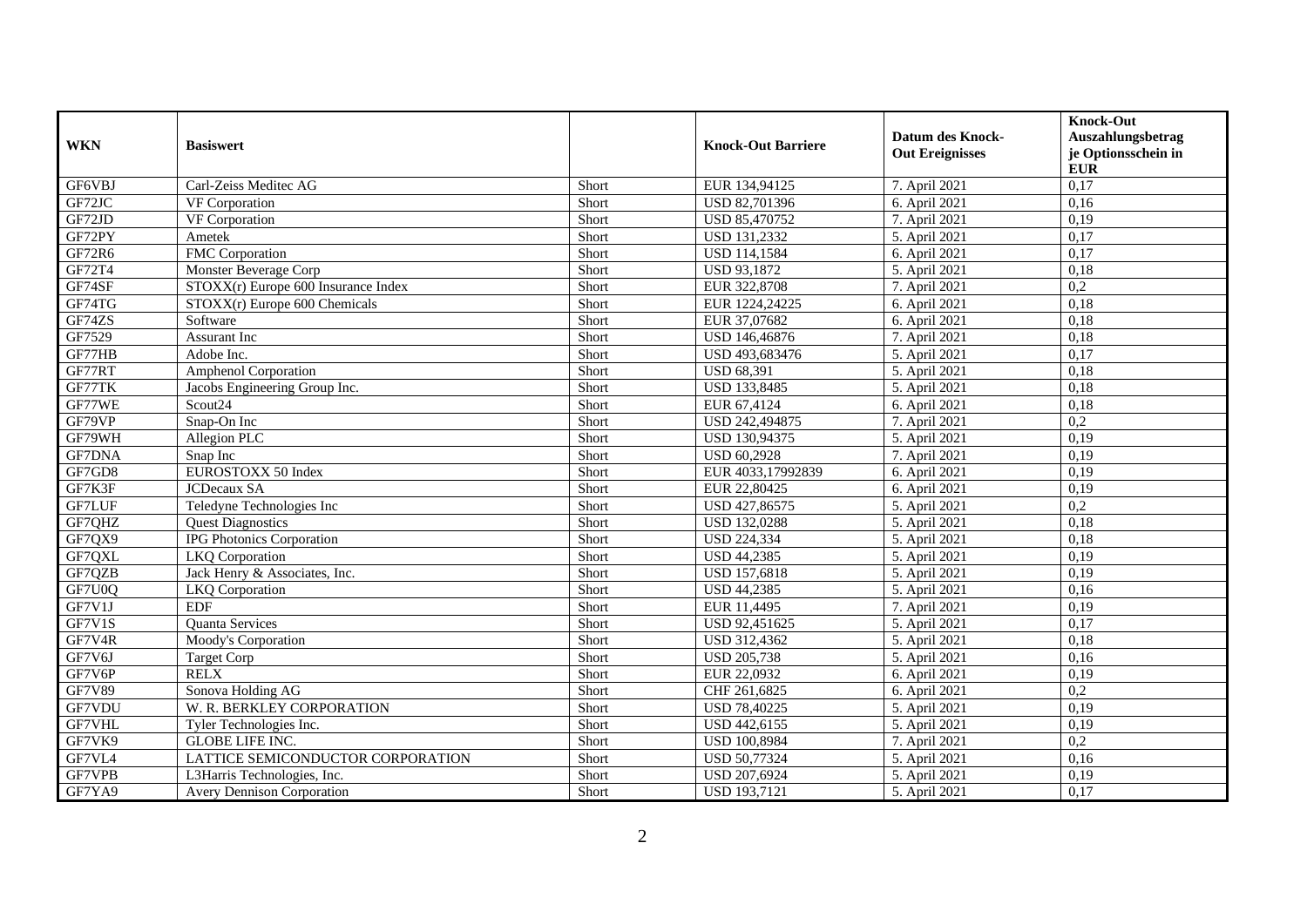|               |                                              |       |                           | <b>Datum des Knock-</b> | <b>Knock-Out</b><br>Auszahlungsbetrag |
|---------------|----------------------------------------------|-------|---------------------------|-------------------------|---------------------------------------|
| <b>WKN</b>    | <b>Basiswert</b>                             |       | <b>Knock-Out Barriere</b> | <b>Out Ereignisses</b>  | je Optionsschein in<br><b>EUR</b>     |
| GF7YD3        | <b>Constellation Brands</b>                  | Short | <b>USD 236,037</b>        | 6. April 2021           | 0,19                                  |
| GF7YDJ        | CSX Corporation                              | Short | <b>USD 99,2052</b>        | 5. April 2021           | 0,19                                  |
| GF7YDP        | Arthur J. Gallagher & Co.                    | Short | <b>USD 130,866</b>        | $6.$ April 2021         | 0,18                                  |
| <b>GF7YES</b> | <b>Texas Instruments</b>                     | Short | <b>USD 197,8218</b>       | 5. April 2021           | 0,19                                  |
| GF7YFW        | <b>AEX</b> Index                             | Short | EUR 726,14075             | 6. April 2021           | $\overline{0,2}$                      |
| GF7YH0        | Western Union                                | Short | <b>USD 25,748</b>         | 7. April 2021           | 0,19                                  |
| GF7YJV        | Partners Group Holding AG                    | Short | CHF 1266,9                | 6. April 2021           | 0,19                                  |
| GF7YM4        | <b>Exelon Corporation</b>                    | Short | <b>USD 45,4512</b>        | 7. April 2021           | 0,18                                  |
| <b>GF848V</b> | Occidental Petroleum                         | Long  | <b>USD 25,2297</b>        | 5. April 2021           | 0,15                                  |
| <b>GF849K</b> | Synopsys, Inc.                               | Short | USD 261,8569              | 5. April 2021           | 0,17                                  |
| GF89S9        | <b>International Paper Company</b>           | Short | <b>USD 56,0675</b>        | 6. April 2021           | 0,18                                  |
| GF89YF        | Phillips 66                                  | Long  | <b>USD 79,233</b>         | 7. April 2021           | 0,17                                  |
| GF8DKZ        | <b>ASF</b>                                   | Short | EUR 72,691255             | 6. April 2021           | 0,18                                  |
| GF8DR0        | Amazon.com                                   | Short | USD 3298,290242           | 7. April 2021           | 0,17                                  |
| GF8LQR        | Citrix Systems                               | Short | USD 143,561392            | 5. April 2021           | 0,19                                  |
| GF8LQV        | HealthEquity, Inc.                           | Long  | <b>USD 65,481</b>         | 7. April 2021           | 0,19                                  |
| GF8LSG        | <b>Waters Corporation</b>                    | Short | USD 299,13395             | 5. April 2021           | 0,2                                   |
| GF8LU5        | Booking Holdings Inc.                        | Short | USD 2453,9338             | 5. April 2021           | 0,18                                  |
| GF8LUF        | Adobe Inc.                                   | Short | USD 493,0068              | 5. April 2021           | 0,2                                   |
| GF8LUM        | Thermo Fisher Scientific, Inc.               | Short | <b>USD 465,426</b>        | 5. April 2021           | 0,16                                  |
| GF8LZF        | Expeditors International of Washington, Inc. | Short | <b>USD 111,479</b>        | 5. April 2021           | 0,19                                  |
| GF8NHJ        | Starbucks                                    | Short | <b>USD 113,2404</b>       | 6. April 2021           | 0,18                                  |
| GF8TS7        | YETI Holdings, Inc.                          | Short | <b>USD 75,28504</b>       | 6. April 2021           | 0,17                                  |
| GF8U72        | PENNYMAC FINANCIAL SERVICES, INC.            | Long  | USD 59,248473             | 6. April 2021           | 0,2                                   |
| GF8UWU        | Northrop Grumman                             | Short | USD 335,258496            | 5. April 2021           | 0,19                                  |
| GF8UYD        | Wheaton Precious Metals Corp.                | Short | USD 41,149082             | 6. April 2021           | 0,18                                  |
| GF8UYZ        | Align Technology, Inc.                       | Short | USD 561,4015              | 5. April 2021           | $\overline{0.2}$                      |
| GF8VK5        | BayWa AG                                     | Short | EUR 38,89875              | 7. April 2021           | 0,18                                  |
| GF8XXB        | Ansys inc                                    | Short | USD 360,64625             | 5. April 2021           | 0,18                                  |
| GF8YMA        | Tesla Inc                                    | Short | USD 690,139075            | 5. April 2021           | 0,2                                   |
| GF8YUS        | General Electric                             | Short | <b>USD 13,778</b>         | 5. April 2021           | 0,18                                  |
| GF919Z        | Harley-Davidson                              | Short | USD 41,4585               | 5. April 2021           | 0,19                                  |
| GF91CY        | Aroundtown                                   | Short | EUR 6,37908               | 6. April 2021           | 0,14                                  |
| GF9387        | TRUPANION, INC.                              | Long  | <b>USD 70,8666</b>        | 7. April 2021           | 0,19                                  |
| GF93BW        | Wheaton Precious Metals Corp.                | Short | USD 41,2255               | 6. April 2021           | 0,18                                  |
| GF93DP        | EUROSTOXX 50 Index                           | Short | EUR 4029,23626952         | 6. April 2021           | 0,19                                  |
| GF93L4        | Hologic Inc                                  | Short | <b>USD 76,219</b>         | 6. April 2021           | 0,15                                  |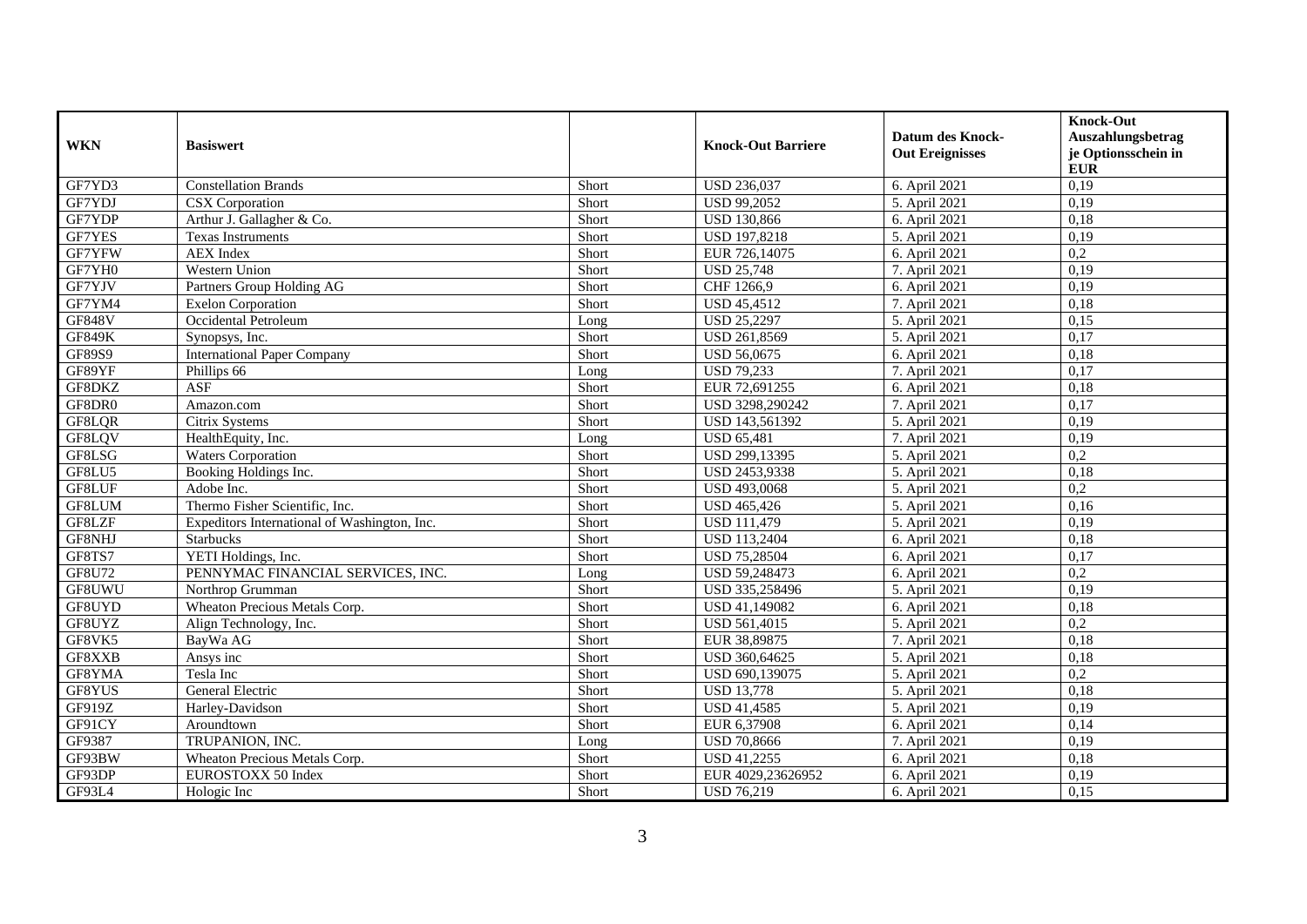| <b>WKN</b>    | <b>Basiswert</b>                                      |       | <b>Knock-Out Barriere</b> | <b>Datum des Knock-</b><br><b>Out Ereignisses</b> | <b>Knock-Out</b><br>Auszahlungsbetrag<br>je Optionsschein in |
|---------------|-------------------------------------------------------|-------|---------------------------|---------------------------------------------------|--------------------------------------------------------------|
|               |                                                       |       |                           |                                                   | <b>EUR</b>                                                   |
| GF93LF        | Perrigo Company plc                                   | Long  | <b>USD 40,1408</b>        | 7. April 2021                                     | 0,19                                                         |
| GF96H9        | DAX (Performance Index)                               | Short | EUR 15409,313399999999    | 6. April 2021                                     | 0,18                                                         |
| GF96Q5        | Lanxess AG                                            | Short | EUR 65,382                | 6. April 2021                                     | $\overline{0,2}$                                             |
| GF9861        | DAX (Performance Index)                               | Short | EUR 15409,313399999999    | 6. April 2021                                     | 0,19                                                         |
| GF98EN        | Aroundtown                                            | Short | EUR 6,48516               | 7. April 2021                                     | 0,19                                                         |
| GF98EW        | EUROSTOXX 50 Index                                    | Short | EUR 4025,68697653         | 6. April 2021                                     | 0,16                                                         |
| GF98JU        | STOXX(r) Europe 600 Industrial Goods & Services Index | Short | EUR 707,3332              | 6. April 2021                                     | 0,18                                                         |
| GF98KL        | Cadence                                               | Short | USD 145,02725             | 5. April 2021                                     | 0,15                                                         |
| GF98LN        | <b>EDF</b>                                            | Short | EUR 12,15030099           | 7. April 2021                                     | 0,14                                                         |
| GF98NW        | <b>ANALOG DEVICES</b>                                 | Short | <b>USD 164,3895</b>       | 5. April 2021                                     | 0,17                                                         |
| GF99WX        | Wingstop Inc.                                         | Short | <b>USD 139,05</b>         | 6. April 2021                                     | 0,2                                                          |
| GF9A0X        | Nasdaq, Inc.                                          | Short | <b>USD 153.867</b>        | 5. April 2021                                     | 0.18                                                         |
| GF9A2C        | Delta Air Lines, Inc.                                 | Short | USD 52,134375             | 6. April 2021                                     | $\overline{0,2}$                                             |
| GF9A46        | Qorvo Inc                                             | Short | USD 200,13375             | 5. April 2021                                     | 0,18                                                         |
| GF9A5N        | Maxim                                                 | Short | USD 97,83625              | 5. April 2021                                     | 0,18                                                         |
| GF9HHV        | STOXX(r) Europe 600 Index                             | Short | EUR 438,58000693          | 6. April 2021                                     | 0,19                                                         |
| GF9J8K        | Zalando                                               | Short | EUR 87,21                 | 6. April 2021                                     | 0,19                                                         |
| GF9JFV        | Compagnie Financiere Richemont SA                     | Short | CHF 94,22751              | 6. April 2021                                     | 0,17                                                         |
| <b>GF9LKB</b> | DAX (Performance Index)                               | Short | EUR 15504,488571          | 6. April 2021                                     | 0,18                                                         |
| GF9UQC        | Micron Technology                                     | Short | USD 95,875375             | 5. April 2021                                     | 0,19                                                         |
| GF9ZWN        | Tesla Inc                                             | Short | USD 686,565625            | 5. April 2021                                     | 0,14                                                         |
| GH09BF        | Intel                                                 | Short | USD 66,970625             | 5. April 2021                                     | 0,17                                                         |
| <b>GH0JCX</b> | HelloFresh SE                                         | Short | EUR 67,727856             | 7. April 2021                                     | 0,14                                                         |
| <b>GH0KZC</b> | ThyssenKrupp                                          | Short | EUR 11,837875             | 6. April 2021                                     | $\overline{0,2}$                                             |
| <b>GH0QSW</b> | AMKOR TECHNOLOGY, INC.                                | Short | <b>USD 26,0336</b>        | 5. April 2021                                     | 0,16                                                         |
| GH0YN1        | Freeport-McMoRan                                      | Short | <b>USD 35,026</b>         | 5. April 2021                                     | 0,2                                                          |
| GH10TL        | PayPal Holdings, Inc.                                 | Short | USD 259,038689            | 7. April 2021                                     | 0,17                                                         |
| GH15UC        | <b>Ballard Power Systems Inc</b>                      | Short | <b>USD 24,8745</b>        | 5. April 2021                                     | 0,2                                                          |
| GH1FP2        | NASDAQ-100 Index                                      | Short | USD 13594,33300002        | 5. April 2021                                     | 0,13                                                         |
| GH1FP3        | NASDAQ-100 Index                                      | Short | USD 13850,02716           | 7. April 2021                                     | 0,19                                                         |
| <b>GH1FXD</b> | Dow Jones Industrial Average Index                    | Short | USD 33807,751106520001    | 5. April 2021                                     | 0,17                                                         |
| GH1GNT        | Square                                                | Short | <b>USD 243,595</b>        | 7. April 2021                                     | 0,14                                                         |
| <b>GH1QQU</b> | <b>ASML</b>                                           | Short | EUR 542,5325              | 6. April 2021                                     | $\overline{0,2}$                                             |
| GH1QR5        | <b>ASML</b>                                           | Short | EUR 541,52683             | 6. April 2021                                     | 0,17                                                         |
| <b>GH1QRU</b> | Nvidia                                                | Short | <b>USD 565,5492</b>       | 7. April 2021                                     | 0,18                                                         |
| GH1SUZ        | DAX (Performance Index)                               | Short | EUR 15434,995589          | 6. April 2021                                     | 0,18                                                         |
| GH1T9W        | Dow Jones Industrial Average Index                    | Short | USD 33807,751106520001    | 5. April 2021                                     | 0,19                                                         |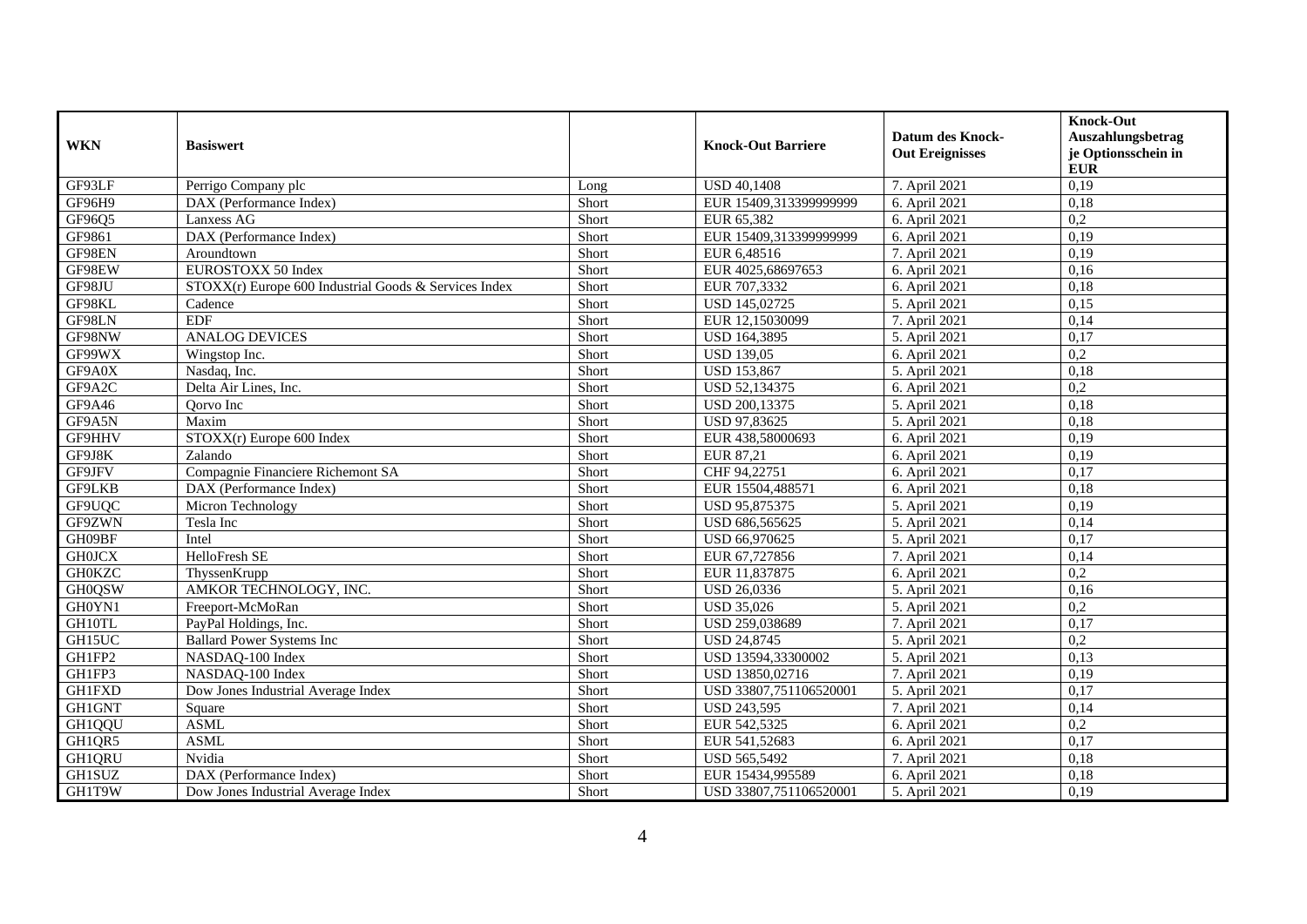| <b>WKN</b>          | <b>Basiswert</b>                   |       | <b>Knock-Out Barriere</b> | <b>Datum des Knock-</b><br><b>Out Ereignisses</b> | <b>Knock-Out</b><br>Auszahlungsbetrag<br>je Optionsschein in |
|---------------------|------------------------------------|-------|---------------------------|---------------------------------------------------|--------------------------------------------------------------|
| GH1UE5              | CMC MATERIALS, INC.                | Short | USD 187,556511            | 5. April 2021                                     | ${\bf EUR}$<br>0,2                                           |
| <b>GH1UEX</b>       | Square                             | Short | <b>USD 242,4125</b>       | 7. April 2021                                     | 0,16                                                         |
| <b>GH1WRR</b>       | DAX (Performance Index)            | Short | EUR 15434,995589          | 6. April 2021                                     | 0,17                                                         |
| <b>GH1WWH</b>       | NASDAQ-100 Index                   | Short | USD 13850,02716           | 7. April 2021                                     | 0,19                                                         |
| GH2046              | DAX (Performance Index)            | Short | EUR 15421,399136          | 6. April 2021                                     | 0,18                                                         |
| <b>GH205D</b>       | DAX (Performance Index)            | Short | EUR 15610,238761000001    | 6. April 2021                                     | 0,19                                                         |
| GH2094              | NASDAQ-100 Index                   | Short | USD 13594,33300002        | 5. April 2021                                     | 0,12                                                         |
| GH22JE              | DAX (Performance Index)            | Short | EUR 15421,399136          | 6. April 2021                                     | 0,17                                                         |
| GH22JM              | DAX (Performance Index)            | Short | EUR 15434,995589          | 6. April 2021                                     | $\overline{0,2}$                                             |
| GH22KM              | DAX (Performance Index)            | Short | EUR 15610,238761000001    | 6. April 2021                                     | 0,18                                                         |
| GH22PE              | NASDAQ-100 Index                   | Short | USD 13850,02716           | 7. April 2021                                     | 0,2                                                          |
| GH23MK              | BioNTech SE - ADR                  | Short | USD 119,696375            | 6. April 2021                                     | 0,19                                                         |
| GH25GE              | DAX (Performance Index)            | Short | EUR 15434,995589          | 6. April 2021                                     | 0,17                                                         |
| GH25GM              | DAX (Performance Index)            | Short | EUR 15450,102758999999    | 6. April 2021                                     | 0,2                                                          |
| GH25M6              | NASDAQ-100 Index                   | Short | USD 13594,33300002        | 5. April 2021                                     | 0,11                                                         |
| GH25M7              | NASDAQ-100 Index                   | Short | USD 13869,959999999999    | 5. April 2021                                     | 0,2                                                          |
| GH28XN              | DAX (Performance Index)            | Short | EUR 15421,399136          | 6. April 2021                                     | 0,19                                                         |
| GH28YV              | DAX (Performance Index)            | Short | EUR 15610,238761000001    | 6. April 2021                                     | 0,19                                                         |
| GH29BL              | Dow Jones Industrial Average Index | Short | USD 33834,266989739997    | 5. April 2021                                     | 0,17                                                         |
| GH29E0              | Apple                              | Short | <b>USD 128,418</b>        | 6. April 2021                                     | 0.19                                                         |
| GH29J9              | S&P $500(r)$ Index                 | Short | USD 4158,59729655         | 7. April 2021                                     | $\overline{0,2}$                                             |
| GH2A1R              | <b>Applied Materials</b>           | Short | USD 145,7656              | 5. April 2021                                     | $\overline{0,2}$                                             |
| GH2A41              | Alphabet - Class A                 | Short | USD 2172,3756             | 5. April 2021                                     | 0,16                                                         |
| GH2BQ0              | DAX (Performance Index)            | Short | EUR 15434,995589          | 6. April 2021                                     | 0,18                                                         |
| GH2BUT              | NASDAQ-100 Index                   | Short | USD 13594,33300002        | 5. April 2021                                     | 0,17                                                         |
| GH2BV6              | NASDAQ-100 Index                   | Short | USD 13630,31799913        | 5. April 2021                                     | 0,13                                                         |
| GH <sub>2</sub> CAC | S&P $500(r)$ Index                 | Short | USD 4102,93489467         | 5. April 2021                                     | 0,13                                                         |
| GH2CAH              | S&P $500(r)$ Index                 | Short | USD 4106.55229417         | 5. April 2021                                     | 0,17                                                         |
| GH2CAN              | $S\&P 500(r)$ Index                | Short | USD 4166,33763242         | 7. April 2021                                     | 0,2                                                          |
| GH2JKM              | Square                             | Short | USD 241,96315             | 7. April 2021                                     | 0,17                                                         |
| GH2JKT              | Square                             | Short | USD 250,90285             | 7. April 2021                                     | 0,19                                                         |
| GH2T3U              | FibroGen, Inc.                     | Long  | USD 27,14887              | 7. April 2021                                     | 0.16                                                         |
| GH2T5H              | RTL Group                          | Short | EUR 51,561                | 6. April 2021                                     | 0,18                                                         |
| GH2VNC              | <b>BMW</b>                         | Short | EUR 90,4434               | 6. April 2021                                     | 0,17                                                         |
| GH2VPF              | Schaeffler AG                      | Short | EUR 8,010873              | 6. April 2021                                     | 0,16                                                         |
| GH2YET              | <b>ICE Brent Crude Future</b>      | Long  | USD 60,453305             | 7. April 2021                                     | 0,001                                                        |
| GH2YEV              | <b>ICE Brent Crude Future</b>      | Long  | USD 60,59625              | 7. April 2021                                     | 0,001                                                        |